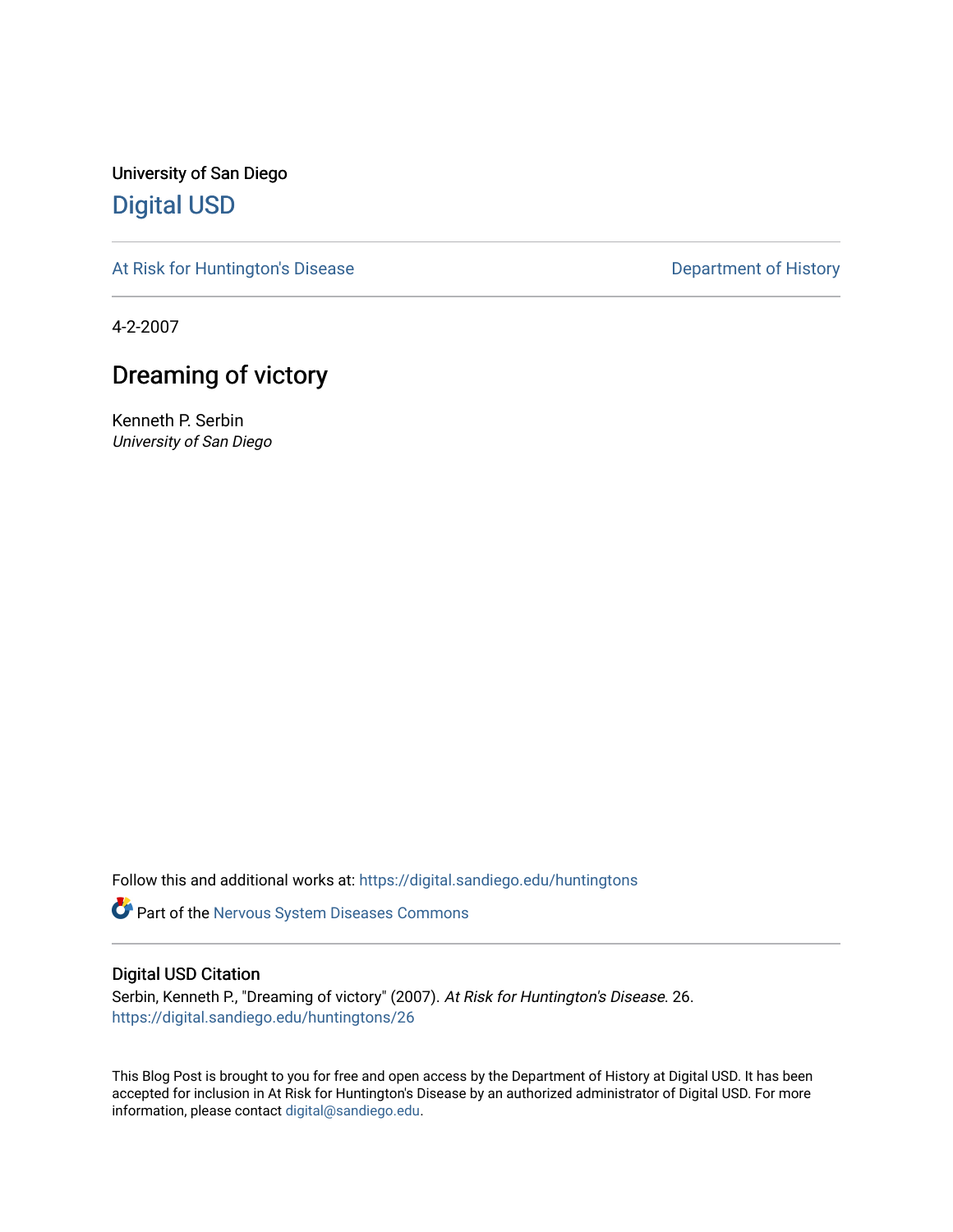# [At Risk for Huntington's Disease](http://curehd.blogspot.com/)

*HD is a genetically caused brain disorder that causes uncontrollable bodily movements and robs people's ability to walk, talk, eat, and think. The final result is a slow, ugly death. Children of parents with HD have a 50-50 chance of inheriting the disease. There is no cure or treatment.*

## Blog Archive

- $\blacktriangleright$  [2021](http://curehd.blogspot.com/2021/)(12)
- $\blacktriangleright$  [2020](http://curehd.blogspot.com/2020/) (16)
- $\blacktriangleright$  [2019](http://curehd.blogspot.com/2019/) (19)
- $\blacktriangleright$  [2018](http://curehd.blogspot.com/2018/) (16)
- $\blacktriangleright$  [2017](http://curehd.blogspot.com/2017/) (14)
- $\blacktriangleright$  [2016](http://curehd.blogspot.com/2016/) (13)
- $\blacktriangleright$  [2015](http://curehd.blogspot.com/2015/) (24)
- $\blacktriangleright$  [2014](http://curehd.blogspot.com/2014/) (24)
- $\blacktriangleright$  [2013](http://curehd.blogspot.com/2013/) (30)
- $\blacktriangleright$  [2012](http://curehd.blogspot.com/2012/) (26)
- $\blacktriangleright$  [2011](http://curehd.blogspot.com/2011/) (33)
- $\blacktriangleright$  [2010](http://curehd.blogspot.com/2010/) (26)
- $\blacktriangleright$  [2009](http://curehd.blogspot.com/2009/) (21)
- $\blacktriangleright$  [2008](http://curehd.blogspot.com/2008/) $(7)$
- $\sqrt{2007(7)}$  $\sqrt{2007(7)}$  $\sqrt{2007(7)}$
- [►](javascript:void(0)) [December](http://curehd.blogspot.com/2007/12/) (1)
- [►](javascript:void(0)) [September](http://curehd.blogspot.com/2007/09/) (1)
- $\nabla$  [April](http://curehd.blogspot.com/2007/04/) (1)
- [Dreaming](http://curehd.blogspot.com/2007/04/dreaming-of-victory.html) of victory
- $\blacktriangleright$  [March](http://curehd.blogspot.com/2007/03/)  $(3)$
- [►](javascript:void(0)) [February](http://curehd.blogspot.com/2007/02/) (1)
- $2006(4)$  $2006(4)$
- $\blacktriangleright$  [2005](http://curehd.blogspot.com/2005/) (17)

#### About Me **GENE [VERITAS](https://www.blogger.com/profile/10911736205741688185)**

View my [complete](https://www.blogger.com/profile/10911736205741688185) profile

# HD Links

[Huntington's](http://www.hdsa.org/) Disease Society of America [International](http://www.huntington-assoc.com/) Huntington **Association** [Huntington's](http://hddrugworks.org/) Disease Drug **Works** [Huntington's](http://www.hdlighthouse.org/) Disease **Lighthouse Hereditary Disease [Foundation](http://www.hdfoundation.org/)** [Huntington's](http://www.hdac.org/) Disease Advocacy Center Thomas [Cellini Huntington's](http://www.ourtchfoundation.org/) Foundation

#### MONDAY, APRIL 02, 2007

#### Dreaming of victory

The night after I wrote my previous entry (click *[here](http://curehd.blogspot.com/2007/03/huntingtons-makes-page-one.html)* to read the article) on the *New York Times'* recent front-page article on Huntington's disease, I dreamt that the United States had won the Iraq war.

I read about it on the front page of the *Times* while sitting in a coffee shop. Everybody around me was reading the same page-one headlines. Next to the words was a photo of a V-E Day parade from 1945. Like the newspapers in *Harry Potter* movies, the picture came alive with moving cars and a soldier kissing a woman among falling confetti.

The United States was once again the undisputed leader of the world after smashing two evil powers. Nobody would mess with us as we led the world into a new era of unending peace and unbounded prosperity. I felt immense relief from the fear, unpredictability, and violence of war.

#### **Finding the parallel**

When I awoke the next morning, I knew immediately that the war in Iraq was my personal war against HD. Reading and writing about a major article on HD in one of the world's most influential newspapers had triggered a powerful fantasy about the utter defeat of Huntington's – another daunting effort – and the violence it wreaks on people's minds and bodies and the lives of their loved ones.

Since discovering in late 1995 that my mother had HD, I have hunkered down in an emotional bunker. I have struggled to fight HD by dealing with my mother's long decline and death (last year – click *[here](http://curehd.blogspot.com/2006/10/mourning-mom.html)* to read the article), becoming an activist for the Huntington's Disease Society of America, and wondering each day when the symptoms will start.

I tested positive for HD in 1999.

I am so fearful of the disease that I believe I must keep persistently vigilant so that it will not strike me. I put in long hours thinking about how to increase public awareness about HD and also the fundraising so necessary to keep scientists working towards treatments and a cure.

#### **Dreaming forward**

Seeing Huntington's disease get such massive and rare publicity allowed me to come out of the bunker for a few hours to try to glimpse what my life would be without this disease.

That vivid, surreal dream and the almost indescribable peace it produced in me felt so *real*.

People in the HD community told me how they became overjoyed in 1993 when the huntingtin gene was discovered after years of intense research. But 14 years later we still seem so far from a cure. We're back in the